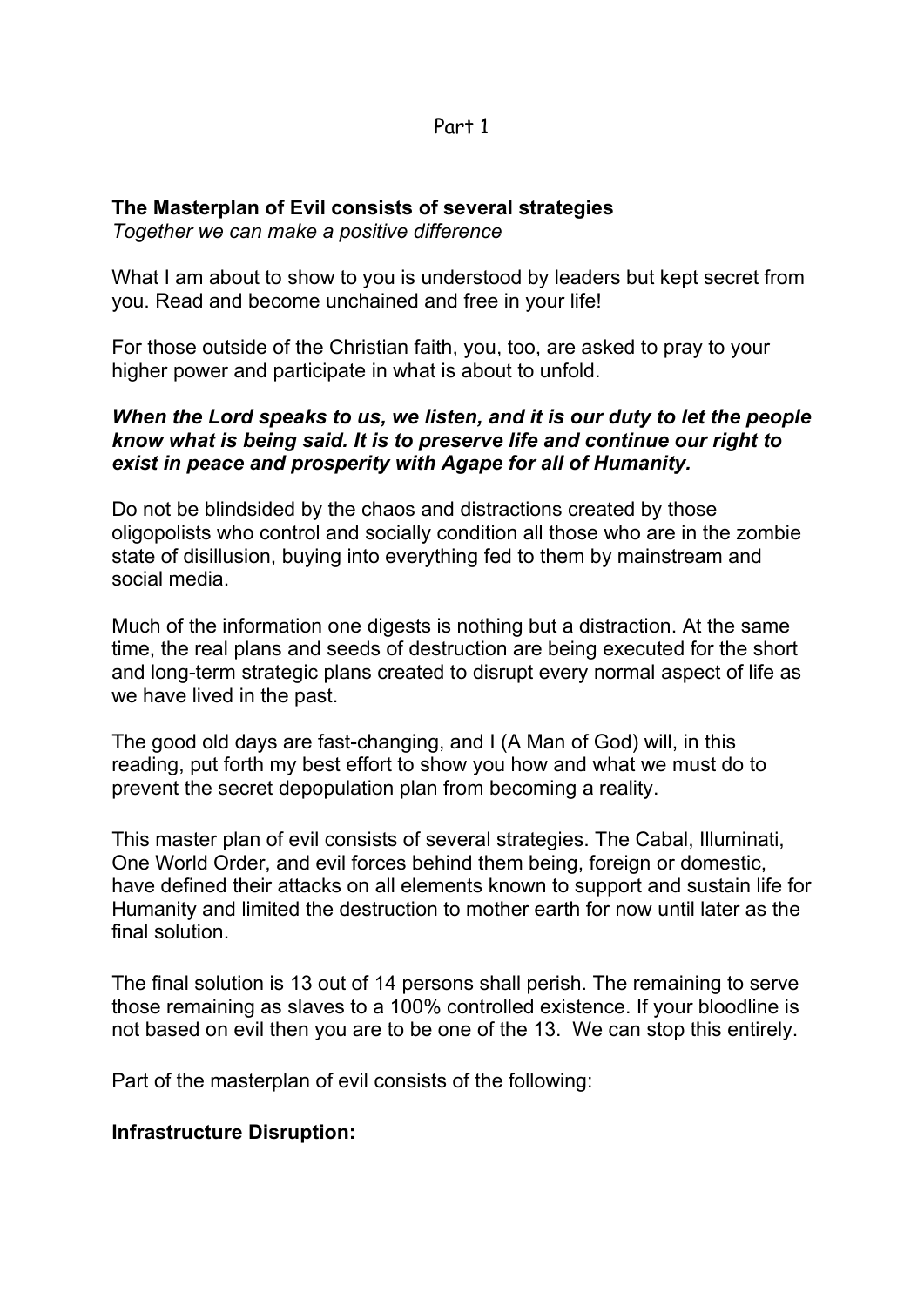## **1. Eliminate access to drinking water supplies.**

Amid the West's climate change-fueled mega drought, Lake Mead — the largest manmade reservoir in the country and a source of water for millions of people — has fallen to an unprecedented low. The valve had been in service since 1971 but can no longer draw water, according to the Southern Nevada Water Authority, which is responsible for managing water resources for 2.2 million people in Southern Nevada, including Las Vegas.

Photos taken show the eldest of the agency's three intake valves high and dry above the water line. "When the lake hit 1060 (feet above sea level), that's when you could start to see the top of the intake number one," said Bronson Mack, public outreach officer for the Southern Nevada Water Authority. Lake Mead hit 1,060 feet above sea level on April 4 and stands at 1055 feet, he said.

As a result, the water authority has begun operating a new, low-lake pumping station for the first time — a valve situated deeper at the bottom of Lake Mead. The station, which began construction in 2015 and was completed in 2020, is capable of delivering water to the lake at a much lower level, and was built to protect the region's water resource in light of worsening drought. "*There was no impact to the operation's ability to deliver water,*" Mack said. "*Customers didn't notice anything. It was a seamless transition.*"

Water flowing down the Colorado River fills Lake Mead and Lake Powell another critical reservoir in the West — and the river system supports more than 40 million people living across seven Western states and Mexico. Both reservoirs provide drinking water and irrigation for many communities across the region, including rural farms, ranches and native communities. The federal government declared a water shortage on the Colorado River for the first time last summer. The shortage triggered mandatory water consumption cuts for states in the Southwest, which began in January. And in March, Lake Powell dropped below a critical threshold that threatens the Glen Canyon Dam's ability to generate power.

The West is in its worst drought in centuries, scientists reported Monday. A study published in February found the period from 2000 to 2021 was the driest in the region 1,200 years. **Ref:** Water Wars, Northern Arizona may see water cut off as lake mead evaporates. [https://strangesounds.org/2022/04/water](https://strangesounds.org/2022/04/water-war-northern-arizona-may-see-drinking-water-cutoff-as-lake-powell-continues-to-dry-up.html)[war-northern-arizona-may-see-drinking-water-cutoff-as-lake-powell-continues](https://strangesounds.org/2022/04/water-war-northern-arizona-may-see-drinking-water-cutoff-as-lake-powell-continues-to-dry-up.html)[to-dry-up.html](https://strangesounds.org/2022/04/water-war-northern-arizona-may-see-drinking-water-cutoff-as-lake-powell-continues-to-dry-up.html)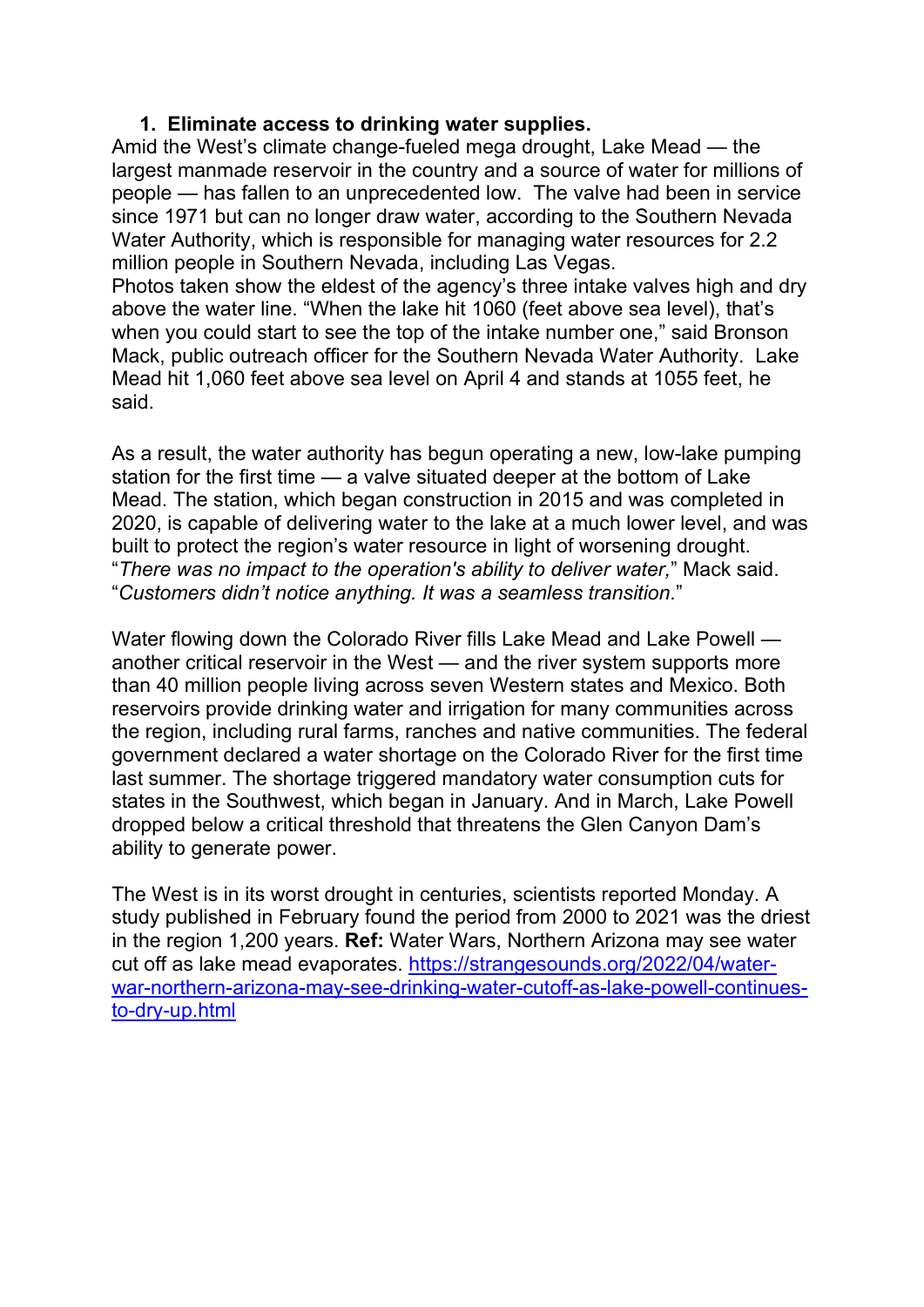# 2. **Eliminate water based energy**.

Water is the greatest resource for life on earth. Various human activities affect the quality and quantity of this precious resource, and there are many initiatives to ensure water resources are protected from overuse, pollution, and industrial and agricultural waste. Since the energy sector is the second largest consumer of water after agriculture, water and energy systems are highly interlinked.

Specifically, a significant amount of water is used in the energy generation process primarily for producing steam and for cooling processes, the water used for cooling processes will be returned back to the reservoir. Consequently, most fossil-based power plants, in addition to consuming water, impact the water resources by raising the temperature of water withdrawn for cooling. Limited water resources can also affect the ability to generate electric power to meet the demand. Therefore, integrated planning for the interleaved energy and water sectors is essential for both water and energy savings.

**Reference:** Water withdrawal and consumption reduction for electrical energy generation systems

[https://www.sciencedirect.com/science/article/abs/pii/S03062619193065](https://www.sciencedirect.com/science/article/abs/pii/S0306261919306555) [55](https://www.sciencedirect.com/science/article/abs/pii/S0306261919306555)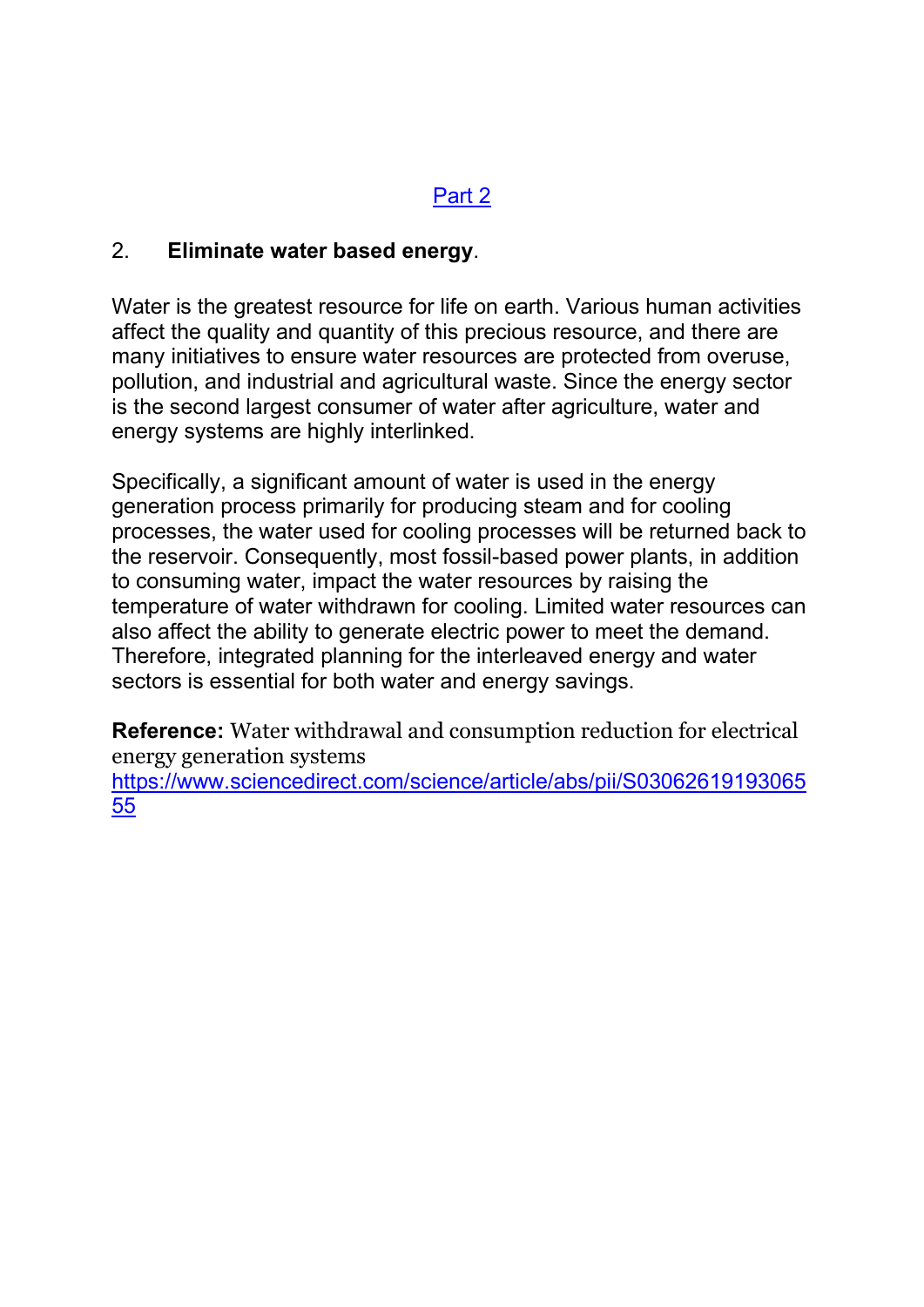# **Disrupt Food supply and reserves**.

Supply chain disruption is a major concern for companies around the world. As the last couple of years have demonstrated, even the most optimized supply chains are not immune to the risk presented by possible disruption – and this, in turn, can make it difficult for companies to meet orders on time. But while it may not be possible to eliminate supply chain risk entirely, there are plenty of actions that companies can take to minimize the impact of any disruption that might occur. So which types of disruption should you be aware of? Read on to learn more about potential risks and find out how to overcome supply chain disruptions.

# **What is supply chain disruption?**

A supply chain can be described as the sequence of steps taken by a company and its suppliers to produce a product. As such, supply chain disruption includes any internal or external factor that might hinder the usual flow of materials or goods through that supply chain. Supply chains are often highly complex in today's globalized environment. In some cases, creating a finished product involves sourcing numerous different items from different locations – all of which have to be aligned if the process is to work smoothly. The supply chain typically spans a number of steps as items move between the supplier, manufacturer, distributor, retailer and consumer. Any disruption that occurs along the supply chain can affect one or more of these moving parts – resulting in a domino effect that can throw the entire supply chain into disarray.

# **Types of supply chain disruptions**

Supply chain disruption can come in many different forms – although some are more likely to come to pass than others. Likewise, the impact on the supply chain can vary considerably between different types of disruption.